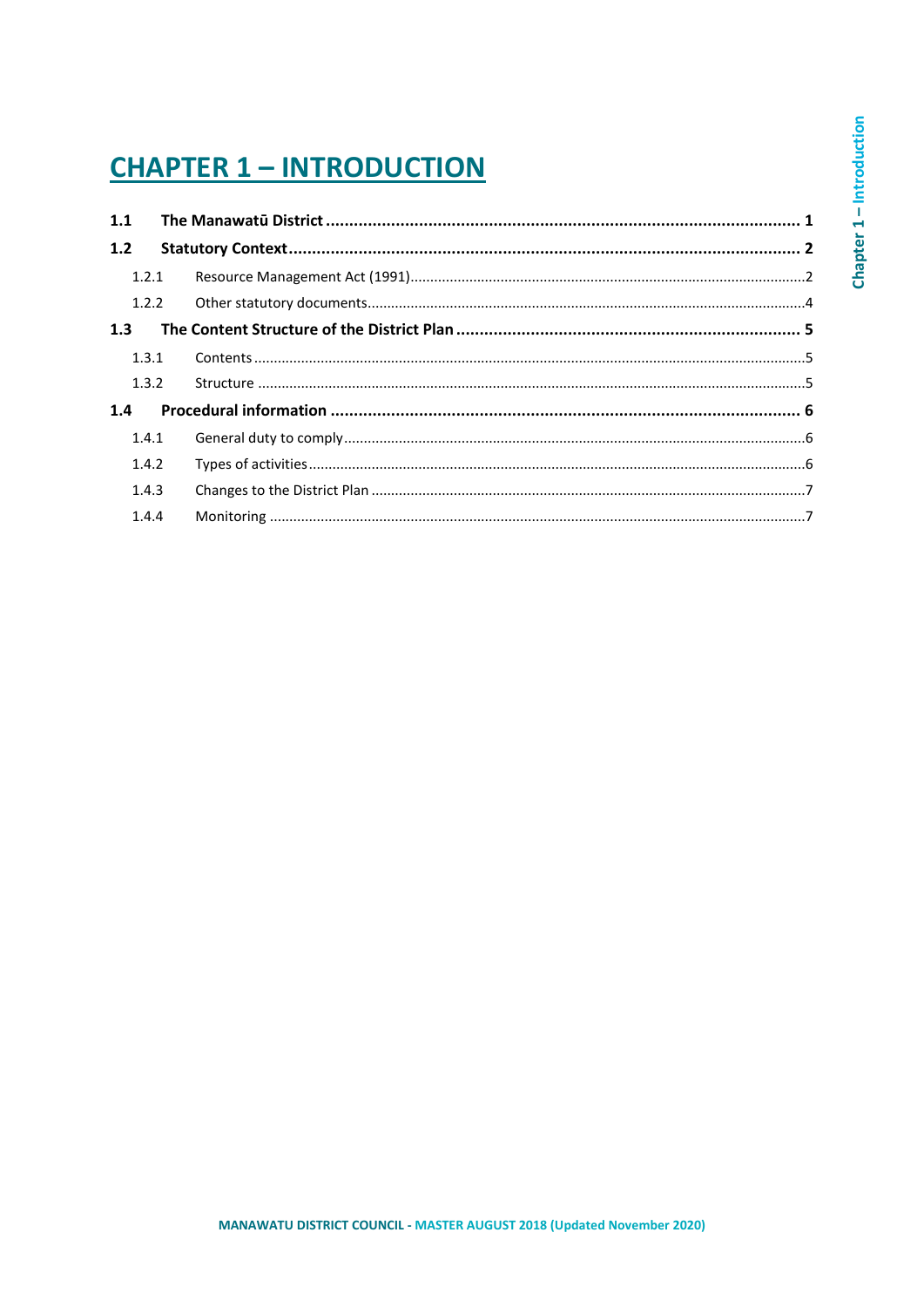*Page Intentionally Left Blank*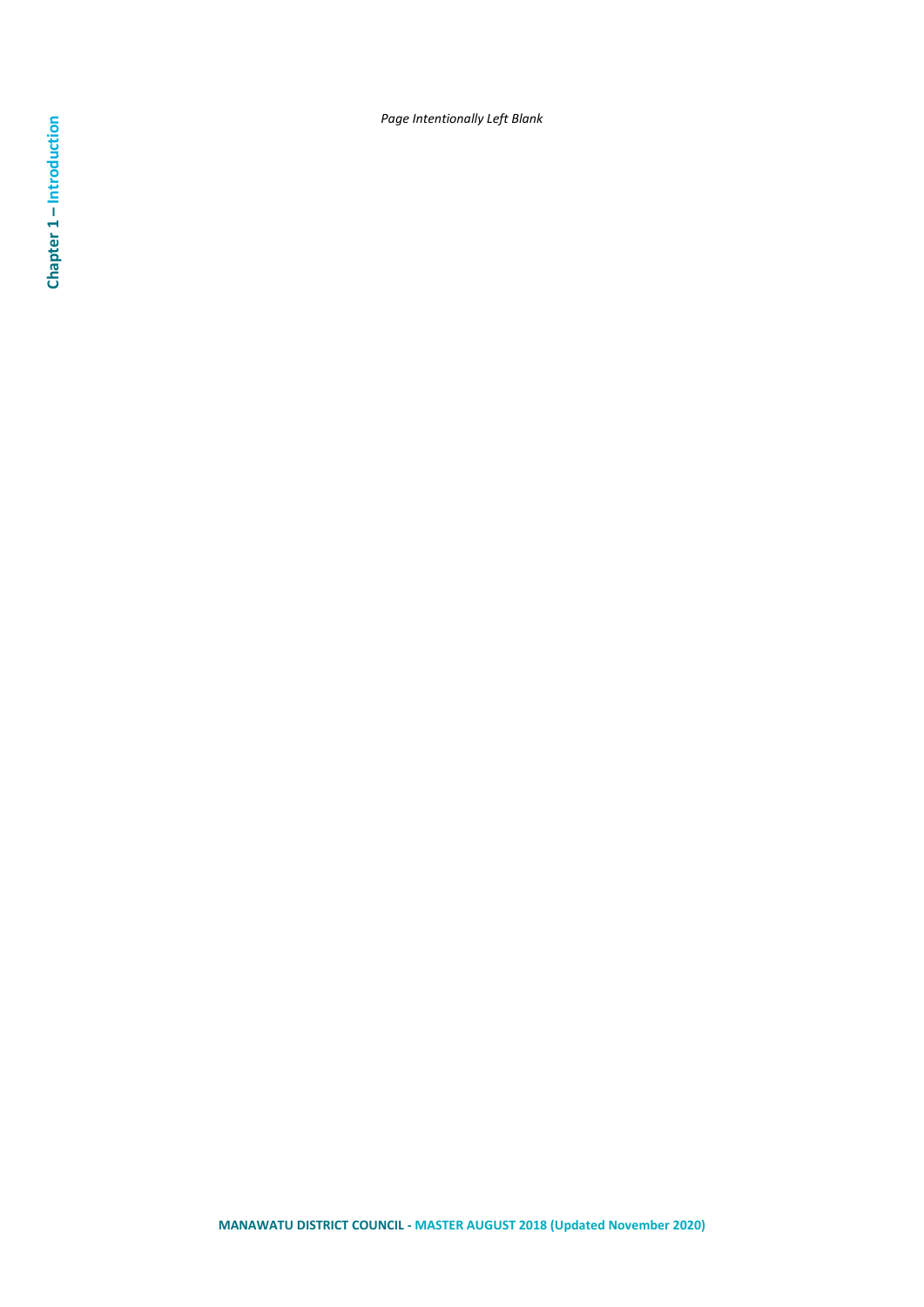**PAGE**

 $\mathbf 1$ 

# **1 INTRODUCTION**

The Manawatū District Plan ("the District Plan") provides a framework to control and manage how land is used, developed or protected. The District Plan is a tool to avoid or lessen the impact of any adverse **effect**s and provide protection to the **natural and physical resources** within the Manawatū District.

This District Plan is the first review of the Manawatū District Plan, which became operative in 2002. That Plan was the first District Plan produced by the **Council** for the Manawatū District following local government amalgamation in 1989 and the enactment of the Resource Management Act in 1991.

# <span id="page-2-0"></span>**1.1 The Manawatū District**

The Manawatū District covers an area of 256,300 hectares and stretches from Rangiwahia in the north, to Himatangi Beach and Palmerston North City in the south. The western boundary of the District follows the Rangitikei River and the eastern boundary is the Ruahine Ranges.

Within the Manawatū District, are a range of natural features stretching from the rugged peaks of the Ruahine Ranges to the natural beauty of the Pohangina Valley and the wind swept West Coast beaches and sanddunes.



*Figure 1 Extent of the ManawatūDistrict*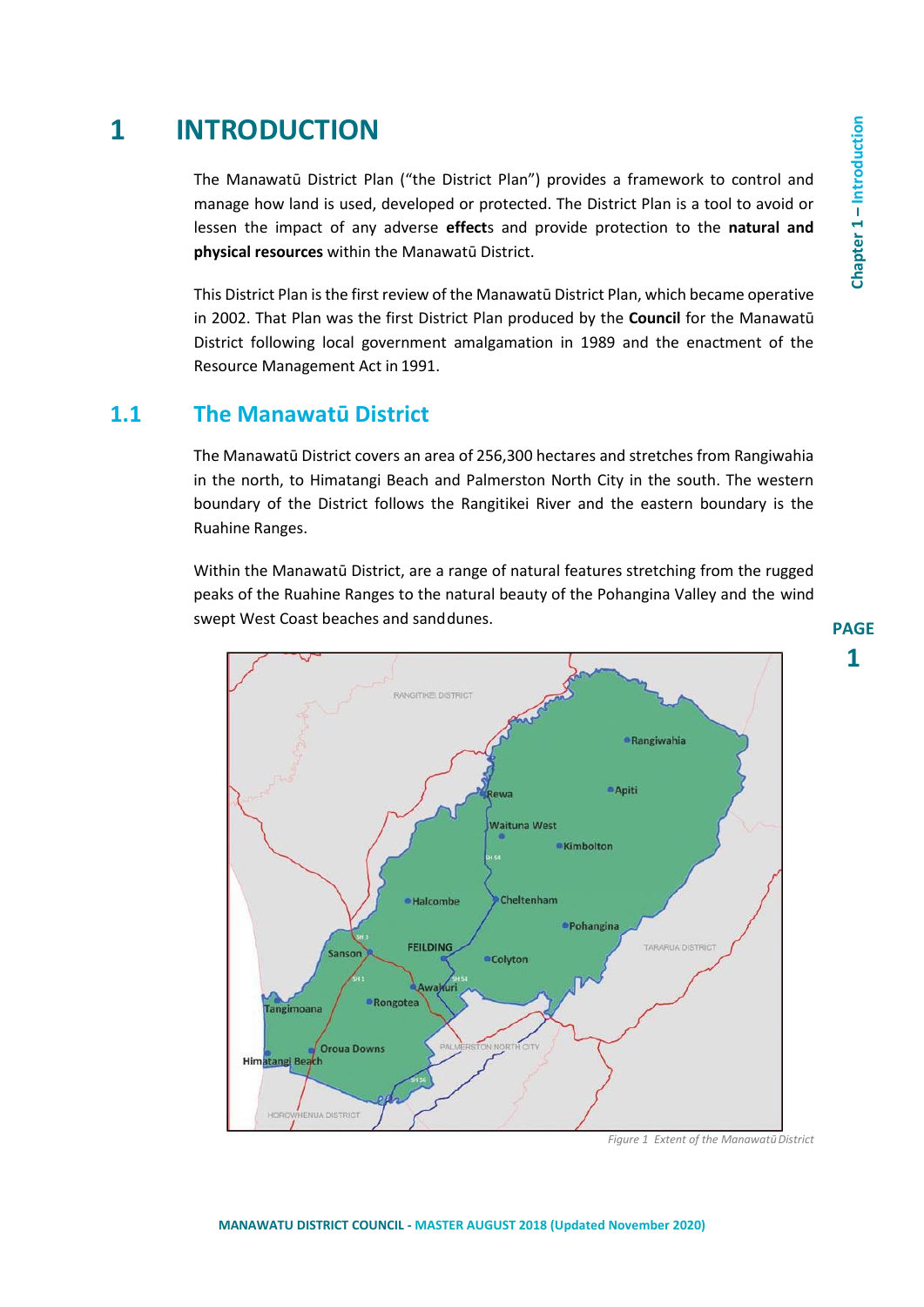The Manawatū District is a thriving rural district with agriculture as its leading **industry**. Feilding maintains a role as a service centre to the surrounding rural community with a number of rural-based businesses being located there. The smaller communities around the District provide access to local services.

# <span id="page-3-0"></span>**1.2 Statutory Context**

The District Plan is prepared by the Manawatu District **Council** ("**Council**") in response to its obligations under the Resource Management Act (1991) ("the **Act**"). The District Plan includes objectives, policies and methods to achieve the integrated management of **natural and physical resources** of the Manawatū District.

### <span id="page-3-1"></span>**1.2.1 Resource Management Act (1991)**

The purpose, function and contents of District Plans are directed towards achieving the purpose of the **Act**, which is "*to promote the sustainable management of natural and physical resources*". The **Act** defines **natural and physical resources** to include "*land, water, air, soil, minerals and energy, all forms of plants, animals and all structures*".

Section 5 of the **Act** defines sustainable management as:

"*Managing the use, development and protection of natural and physical resources in a way, or at a rate, which enables people and communities to provide for their social, economic and cultural well being and for their health and safety while −*

- *(a) Sustaining the potential of natural and physical resources (excluding minerals) to meet the reasonably foreseeable needs of future generations; and*
- *(b) Safeguarding the life−supporting capacity of air, water, soil and ecosystems; and*
- *(c) Avoiding, remedying, or mitigating any adverse effects of activities on the environment*".

Section 6 identifies matters of national importance, which need to be recognised and provided for in achieving the purpose of the **Act**.

Section 7 deals with 'other matters' which need to be given particular regard to in achieving the purpose of the **Act**.

Section 8 requires the principles of the Treaty of Waitangi (Te Tiriti O Waitangi) to be taken into account in achieving the purpose of theRMA.

**PAGE**

 $\overline{2}$ 

**MANAWATU DISTRICT COUNCIL - MASTER AUGUST 2018 (Updated November 2020)**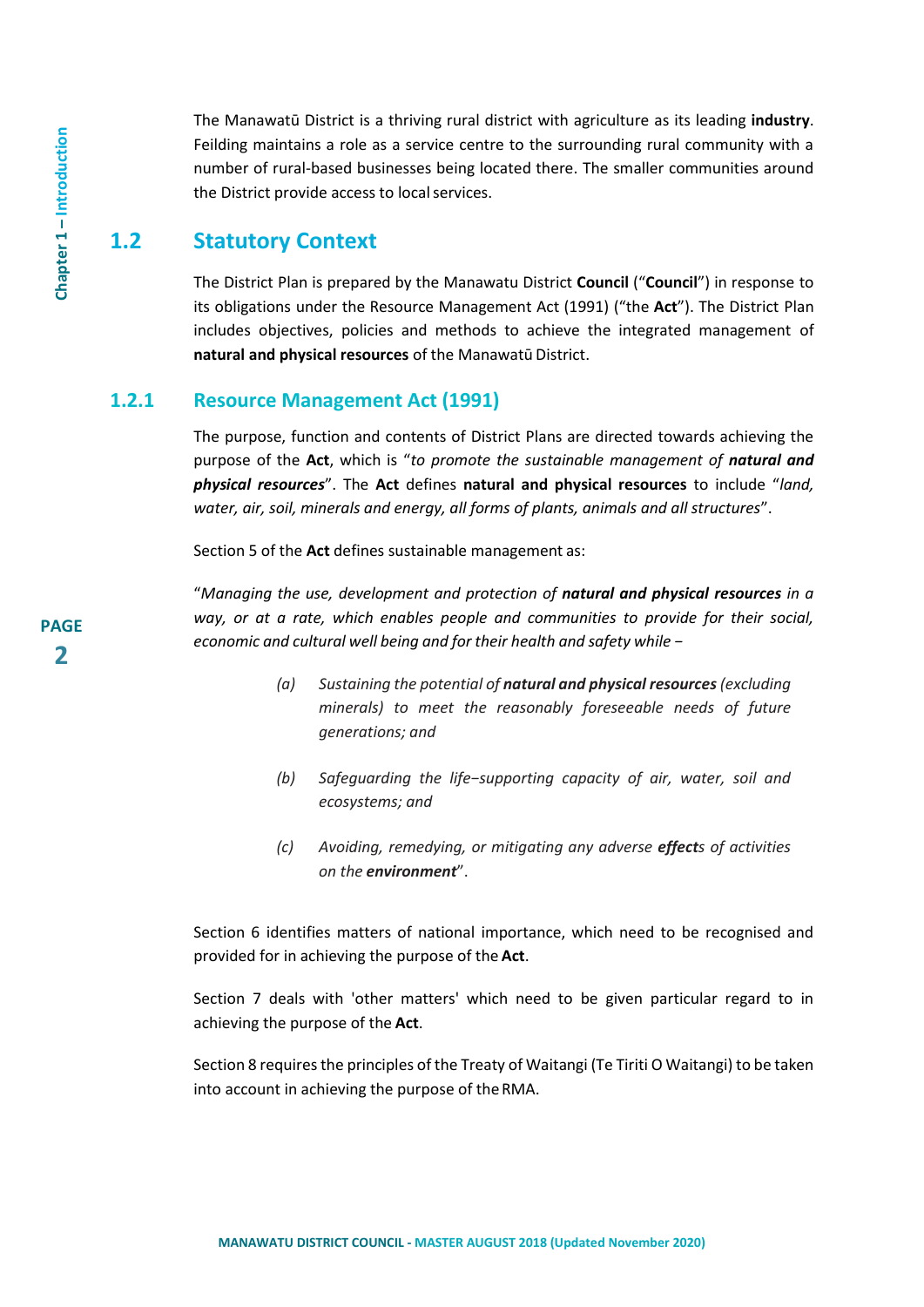The concept of sustainable management is complex and involves a range of considerations, including the following elements:

- o managing the adverse **effect**s of human activities on the **environment**
- o considering the natural **environment**
- o enabling people to meet their needs
- o considering future generations

To achieve sustainable management, and to maintain it, means managing all these diverse aspects in an integrated manner. Integrated management is the foundation on which sustainability can be built. The District Plan is one component of **Council**'s integrated management of the Manawatū District.

The District Plan will encourage, and in some cases require, particular methods to be used as part of development, to promote sustainable management.

Examples of these methodsinclude:

- $\circ$  Controlling the type, scale and location of activities and development in order to manage any adverse **effect**s on the **environment**.
- o Protecting **site**s and items with significant heritage values including archaeological **site**s, historic **Building**s, conservation areas, **site**s of ecological significance, geological items, and notable trees.
- o Protecting areas of landscape significance.

While the District Plan regulates land use and related matters specified in Section 31 of the **Act**, action can also be taken through other **Council** processes.

The **Council**'s strategic planning is specified in the Long Term Plan which is prepared under the Local Government Act 2002. This document sets out what work we will do, services we will provide and how we will pay for it over the 10 years from adoption in 2012 till 2022.

The **Council** is also required to prepare an Annual Plan for each financial year setting out what it wants to achieve during that period. Both the Long Term Plan and the Annual Plan are prepared using a consultative process under the Local Government Act 2002.

As part of the Long Term Plan 2012-22, vision statements for the Manawatū District, its villages, rural community and Feilding urban township were developed. The vision statements help to guide **Council** in its activity and provides a clear and compelling picture of our future.

# **PAGE 3**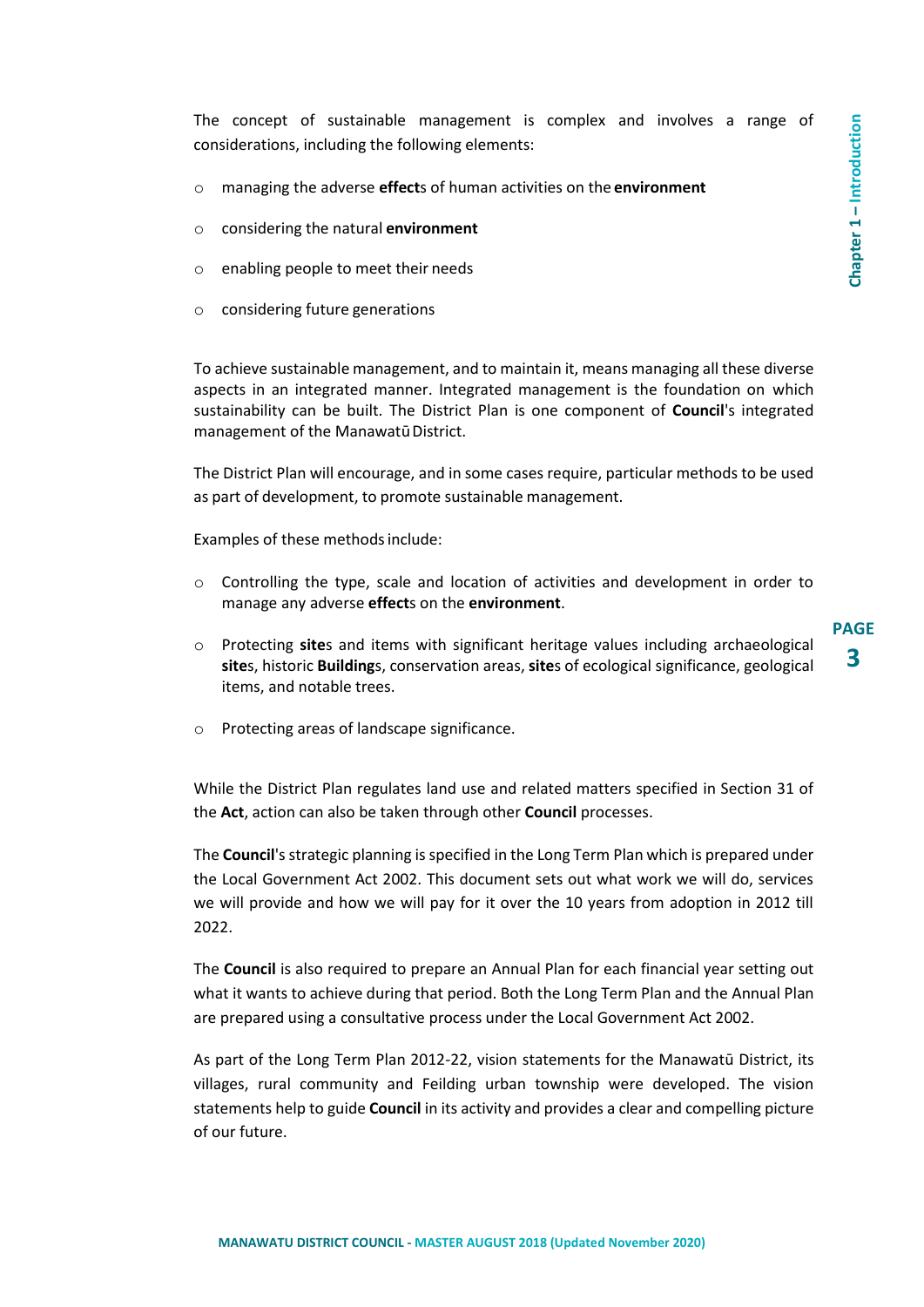This Manawatū District visionis:

*Connected, vibrant and thriving Manawatū – the bestrural lifestyle inNew Zealand.*

Rural area vision statement:

*The food basket of New Zealand within a sustainable rural landscape that offers outstanding recreationalopportunity.*

#### Villages vision statement:

*Attractive and prosperous communities that offer lifestyle choices and business opportunities within a unique environment.*

Feilding urban visionstatement:

*A thriving community enjoying the most vibrant country town in New Zealand, servicing the regional ruralsector.*

#### <span id="page-5-0"></span>**1.2.2 Other statutory documents**

Although drafted under the Resource Management Act (1991), the District Plan also takes into account the requirements in other legislation, national policies, plans and agreements. The influences of these documents are incorporated into the District Plan to ensure the integrated management of our **natural and physicalresources**.

The District Plan must give **effect** to any national policy statement, any New Zealand coastal policy statement and any regional policy statement. It also must not be inconsistent with any regional plan.

Other influences include:

- o National Environmental Standards
- o Management plans and strategies prepared under otherlegislation
- o iwi authority considerations
- o Heritage New Zealand register.

**PAGE**

4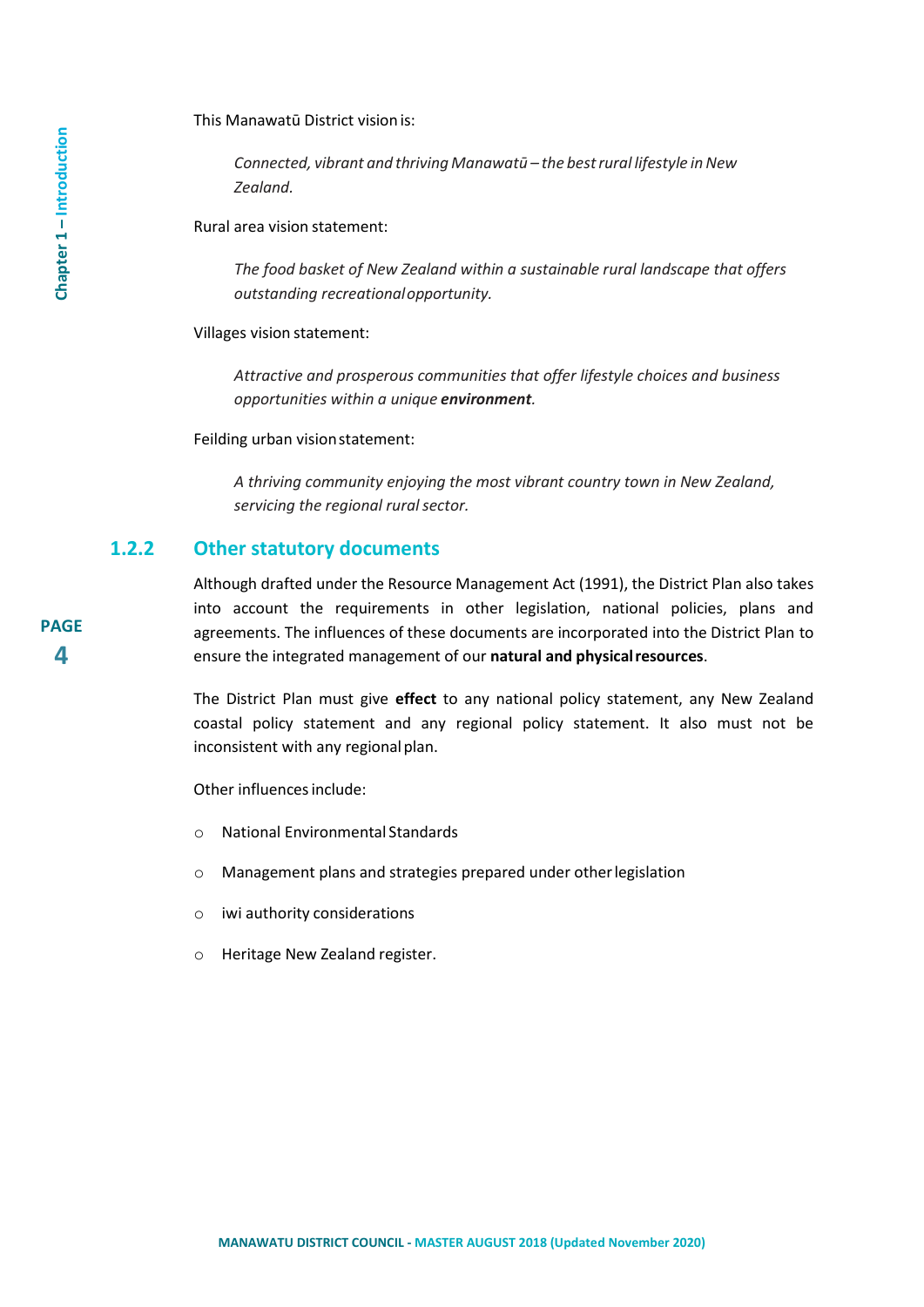# <span id="page-6-0"></span>**1.3 The Content Structure of the District Plan**

## <span id="page-6-1"></span>**1.3.1 Contents**

The District Plan is prepared as a single document which addresses the resource management issues affecting the Manawatū District. The document should be read as a whole so that the common themes and the relationships between the various provisions can beunderstood.

The Plan consists of the following two main parts:

- o *Objectives, policies and rules* divided into chapters. Each chapter addresses a separate topic with some applying district-wide and others being specific to areas of land referred to as **zone**s. Each chapter is accompanied, where necessary, by appendices which provide additional information.
- o *Maps*  illustrate zoning and other planning controls for theDistrict.

#### <span id="page-6-2"></span>**1.3.2 Structure**

Each chapter in the District Plan is structured to contain the following information:

- o the significant resource management issues
- o the objectives to resolve the issues
- o the policies to implement the objectives
- o the rules to implement the objectives and policies.

#### **Resource Management Issues**

Resource management issues are statements about the qualities or values that are important to the Manawatū District which need to be addressed to achieve sustainable management.

Issues have been identified through monitoring of the effectiveness of the Operative District Plan (2002) and through consultation with, and feedback from the community.

#### **Objectives**

The objectives identify what the **Council** wants to achieve in the **environment** and outlines the direction the **Council** has chosen to take to address the resource management issues identified.

Objectives may state an environmental outcome for a specific **zone** such as maintaining the character that is unique to that **zone**. Objectives may also relate to issues which apply throughout the District, such as: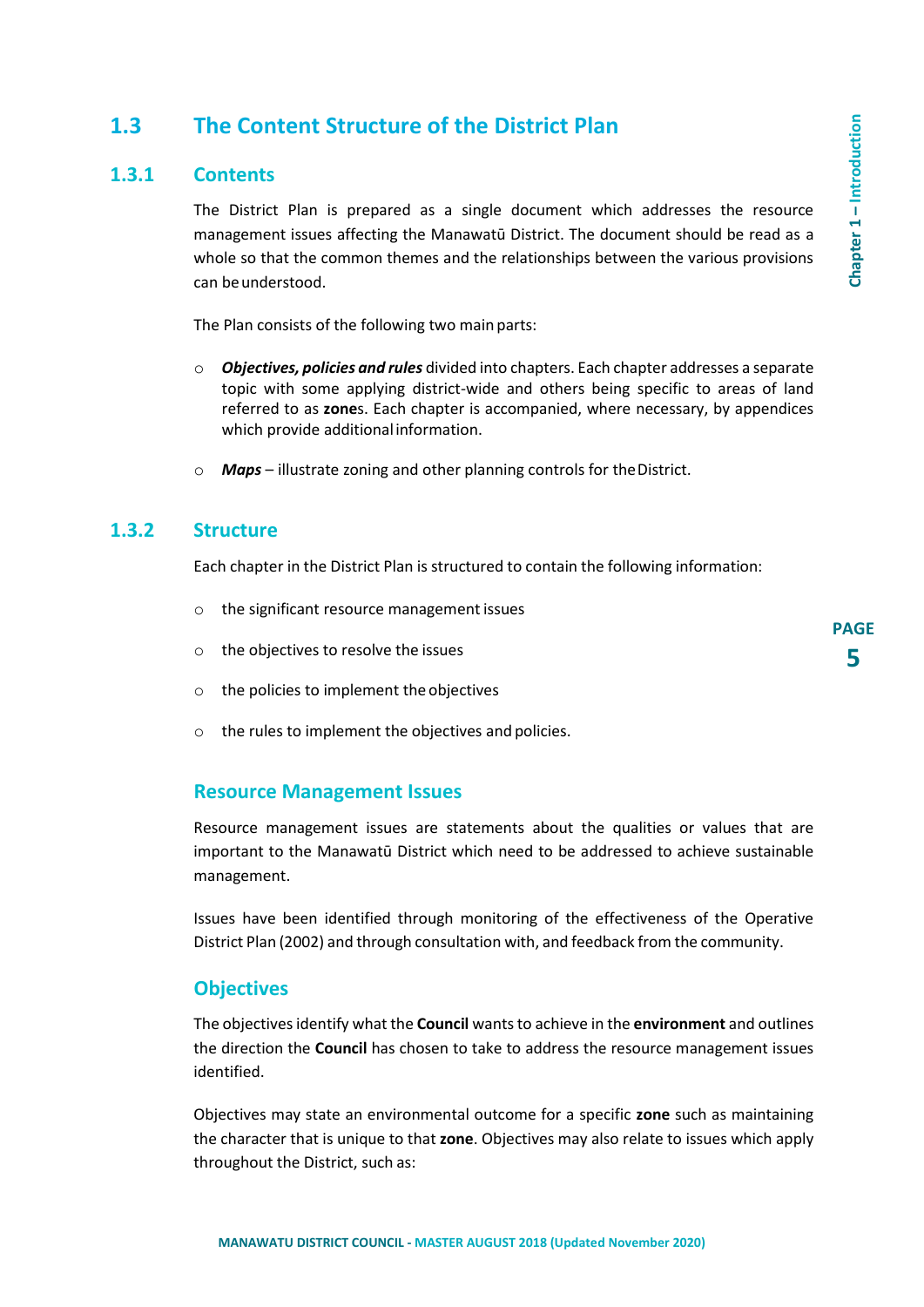- o infrastructure
- o heritage matters
- o natural hazards
- o hazardous facilities and contaminated**site**s.

#### **Policies**

Policies relate directly to objectives. They are broad action steps that address aspects of an objective. Policies state what the **Council** is going to achieve, or the outcome sought to achieve the objective.

#### **Rules**

The Plan includes rules for the purpose of carrying out the **Council**'s functions under the **Act** and achieving the objectives and policies of the District Plan. The type, form and scale of different activities are controlled by rules. Some rules are applicable throughout the District, such as those relating to historic heritage. Others are to manage specific **effect**s experienced in certain areas and are applied to a specific **zone**. District-wide rules need to be addressed in conjunction with rulesforthe specific **zone**.

All rules in the District Plan have the force of statutory regulation.

# <span id="page-7-0"></span>**1.4 Procedural information**

#### <span id="page-7-1"></span>**1.4.1 General duty to comply**

Compliance with the District Plan and the Resource Management Act (1991) does not remove the need to comply with all other applicable acts, regulations, bylaws and rules of law. Activities which do not require a **building** consent under the Building Act (2004) may still require a resource consent under this District Plan.

#### <span id="page-7-2"></span>**1.4.2 Types of activities**

The Resource Management Act (1991) classifies activities into the following types:

- o **permitted activities**
- o **controlled activities**
- o **restricted discretionary activities**
- o **Discretionary Activities**
- o **non-complying activities**
- o prohibited activities.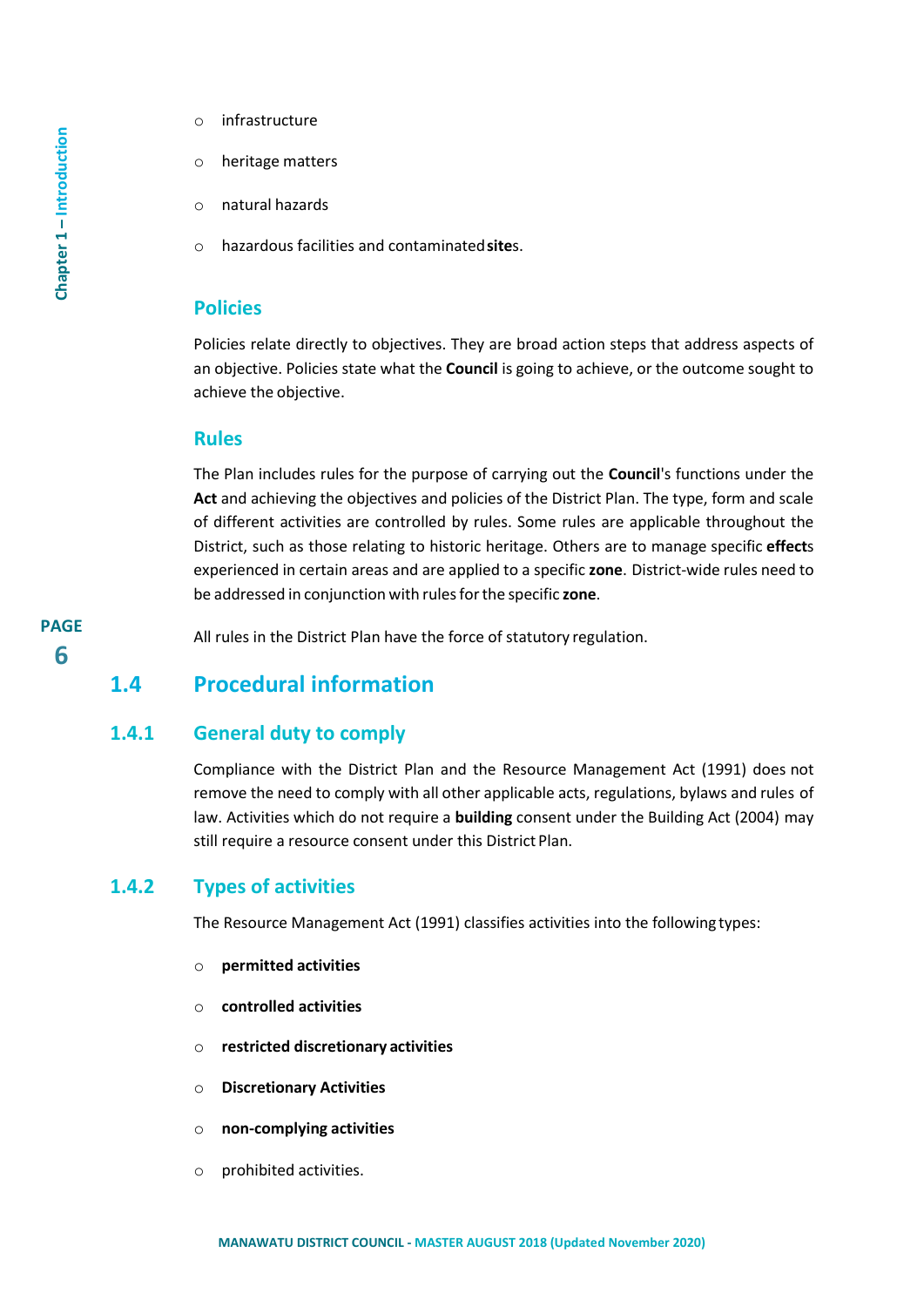The status of activities assumes a hierarchy that reflects those activities that are anticipated to have minimal impact on the **environment** (permitted) through to those which anticipate the most significant environmental impact (prohibited).

Resource consents are not required for **permitted activities**, but are required for all others identified in the Plan. The exception to this is prohibited activities. **Council** cannot grant a resource consent for such an activity. It can only be provided for in the Plan by means of a plan change.

In some instances, **Council** has restricted its discretion to certain matters identified in the District Plan (**restricted discretionary activities**) and in other instances, there is no restriction on **Council**'s discretion (**Discretionary Activities**). For **Discretionary Activities**, the **Council** may impose a wide range of conditions that have regard to a range of potential environmental **effect**s.

There are two types of **non-complying activities** in the District Plan, those that are listed as **non-complying activities** and activities which default to a non-complying status because they are not specifically provided for as permitted, controlled, restricted discretionary or discretionary.

Guidance on applying for a resource consent is contained in **Council**'s brochure named "A Guide to Land Use Consents".

### <span id="page-8-0"></span>**1.4.3 Changes to the District Plan**

# **Public plan changes and variations**

The **Act** sets out a formal process where the **Council** can propose changes or variations to the District Plan. District Plan changes apply to an operative plan. Variations apply to a proposed plan or plan change. Any plan changes or variations will need to be publicly notified and there are submission, hearing and appealrights.

The **Council** has a responsibility to maintain a district plan which is current and relevant and which addresses contemporary issues in the **environment**. The provisions of the District Plan may therefore be changed or varied as necessary.

# **Private plan changes**

The **Act** sets out a formal process where any person can lodge a request with the **Council** seeking a change to the District Plan. Further information about this process, including the information requirements, and likely costs, can be obtained from the **Council**.

# <span id="page-8-1"></span>**1.4.4 Monitoring**

The **Council** is required to gather such information and undertake or commission such research as is necessary to carry out effectively its functions under the **Act**. This includes monitoring the efficiency and effectiveness of policies, rules, or other methods in the District Plan. Monitoring is undertaken throughout the life of the District Plan and